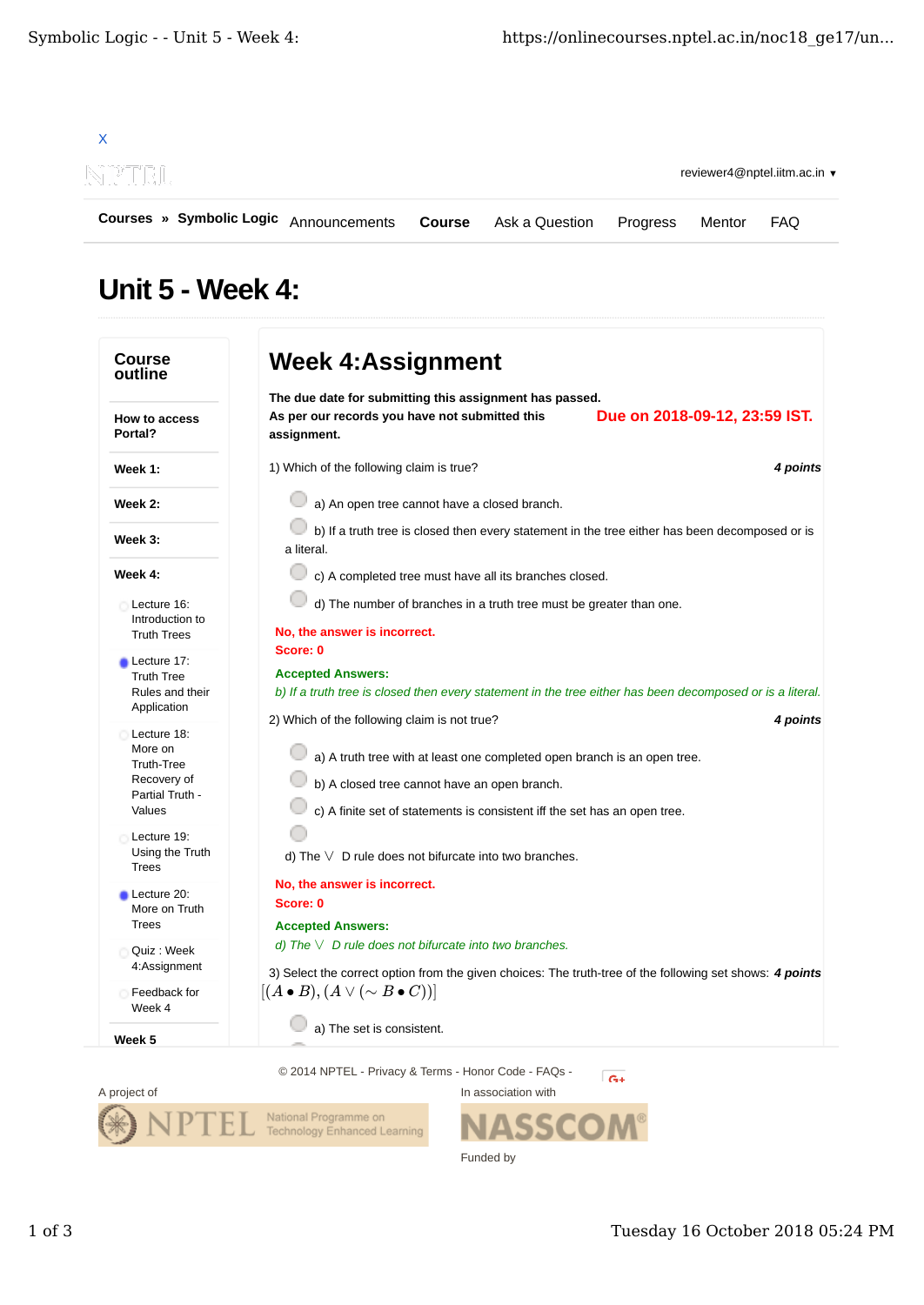÷.

| Download                               | The truth tree for the following argument:<br>ce De                                                                           |
|----------------------------------------|-------------------------------------------------------------------------------------------------------------------------------|
| Videos                                 | $\sim$ O $\bullet$ $\sim$ P                                                                                                   |
| Assignment<br>Solution                 | $(Q \supset \sim O) \equiv \sim P$                                                                                            |
| Interactive                            | $R / \therefore Q \cdot R$                                                                                                    |
| <b>Session with</b><br><b>Students</b> | a) Shows that the argument is valid                                                                                           |
|                                        | b) Shows that the argument is invalid.                                                                                        |
|                                        | No, the answer is incorrect.<br>Score: 0                                                                                      |
|                                        | <b>Accepted Answers:</b>                                                                                                      |
|                                        | b) Shows that the argument is invalid.                                                                                        |
|                                        | 5) The truth tree for the following argument:<br>4 points<br>$((V \supset X) \bullet V) \supset \sim X$                       |
|                                        | a) Shows that it is a tautology.                                                                                              |
|                                        | b) Shows that it is a contradiction.                                                                                          |
|                                        | c) Shows that it is a contingent.                                                                                             |
|                                        | No, the answer is incorrect.<br>Score: 0                                                                                      |
|                                        | <b>Accepted Answers:</b>                                                                                                      |
|                                        | c) Shows that it is a contingent.                                                                                             |
|                                        | 6) True or false?<br>1 point<br>"Both the $\sim \supset D$ rule and $\sim \bullet D$ rule bifurcates into two branches."      |
|                                        | a) True                                                                                                                       |
|                                        | b) False                                                                                                                      |
|                                        | No, the answer is incorrect.                                                                                                  |
|                                        | Score: 0<br><b>Accepted Answers:</b>                                                                                          |
|                                        | b) False                                                                                                                      |
|                                        | 7) True or false?<br>1 point<br>"The decomposition rules can be applied to the main connectives and not the sub-connectives." |
|                                        | a) True                                                                                                                       |
|                                        | b) False                                                                                                                      |
|                                        | No, the answer is incorrect.<br>Score: 0                                                                                      |
|                                        | <b>Accepted Answers:</b>                                                                                                      |
|                                        | a) True                                                                                                                       |
|                                        | 8) The recovery of partial truth values of the literals in a truth tree is possible from:<br>1 point                          |
|                                        | a) A closed tree                                                                                                              |
|                                        | b) An open tree                                                                                                               |
|                                        | c) A completed open branch                                                                                                    |
|                                        | d) A closed branch                                                                                                            |
|                                        | No, the answer is incorrect.<br>Score: 0                                                                                      |